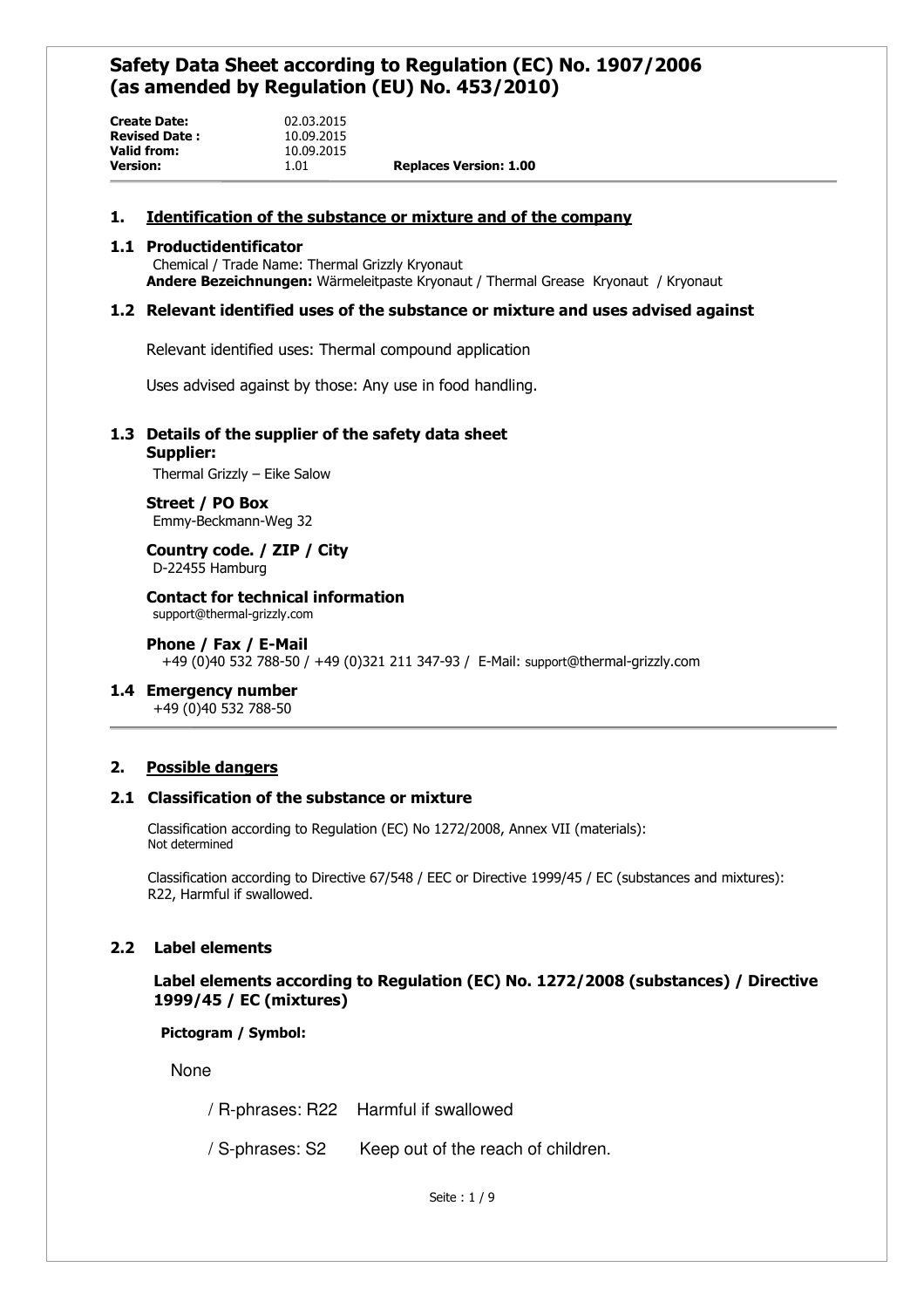**Create Date:** 02.03.2015<br>**Revised Date:** 10.09.2015 **Revised Date: Valid from:** 10.09.2015<br>**Version:** 1.01

**Version:** 1.01 **Replaces Version: 1.00**

S24/25 Avoid contact with skin and eyes.

# **2.3 Other hazards**

Physical and chemical hazards see Chapter 10

Environmental hazards Does not contain any PBT or vPvB substances. Other Hazards Other hazards were not at the current level of knowledge found.

# **3. Composition / information on ingredients**

# **3.1 Ingredients**

Main component of the substance

Chemical: AL Synoyms: Aluminium

CAS-No.: 7429-90-5

# **3.2 Mixtures**

- (- Hazardous to health or environmental hazard,
	- Components with EU limit values for occupational exposure,
- Substances which are persistent according to the criteria in Annex XIII of the REACH Regulation, bioaccumulative

and toxic or very persistent and very bioaccumulative,

 - Substances for reasons other than those specified in Article 31 paragraph 1 letter a of the REACH Regulation.

 hazards listed in the list established in accordance with Article 59 paragraph 1 of the REACH Regulation (List of candidates) were recorded)

Classification according to Directive 67/548 / EEC: Not Applicable

Classification according to Regulation (EC) No 1272/2008. Not Applicable

#### **Mixtures Componets:**

| AL:                      | CAS No.: 7429-90-5: $>65\%$ |         |
|--------------------------|-----------------------------|---------|
| 7nO:                     | CAS No.: $1314-13-2$ : <25% |         |
| Siloxanes and Silicones: | CAS No.::                   | $>10\%$ |

# **4. First-aid measures**

# **4.1 Description of first aid measures**

General Notice: Contaminated clothing should be changed.

# **After inhalation**

If difficulties occur after inhalation of vapor / aerosol has fresh air and seek medical attention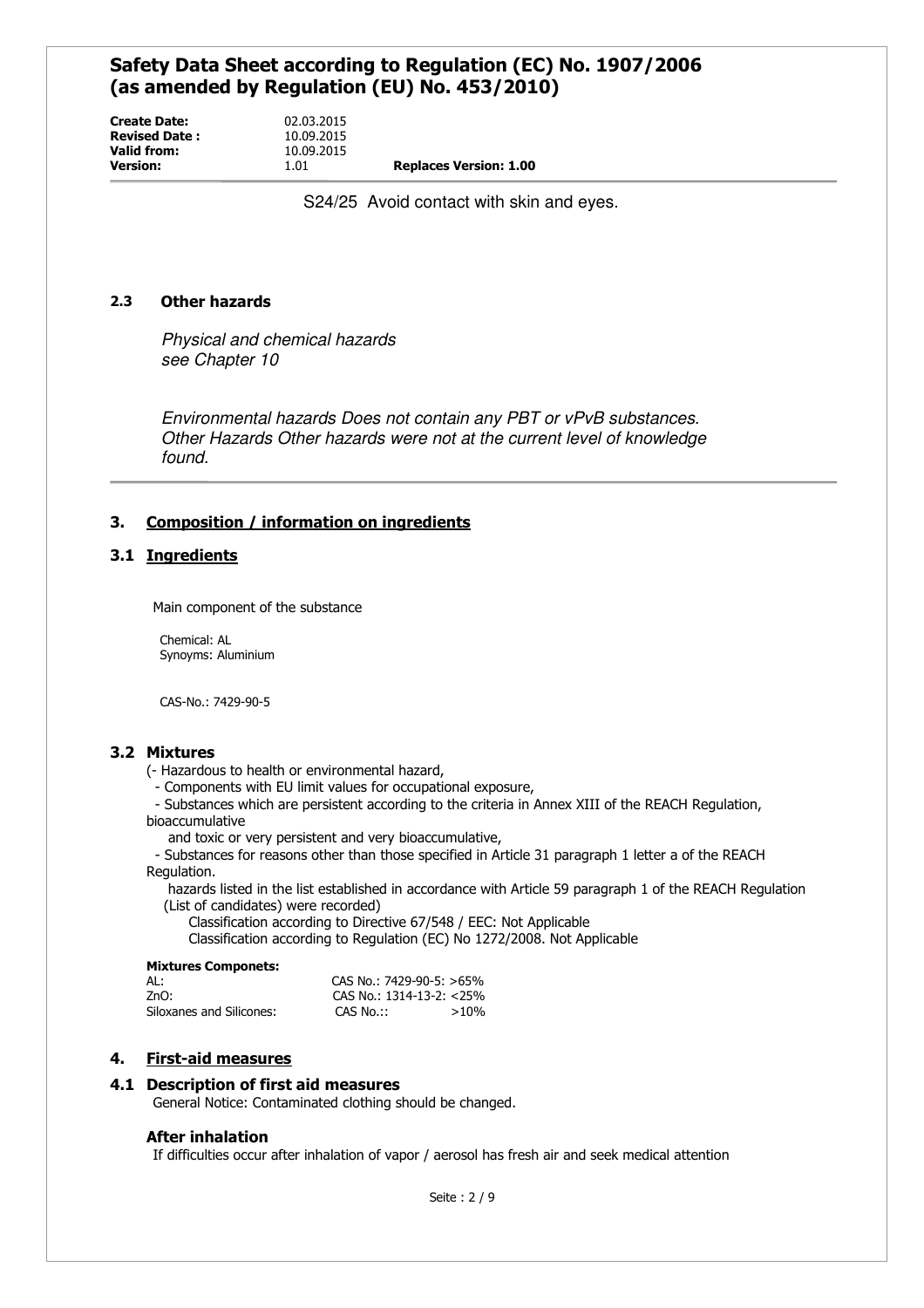| <b>Create Date:</b>  | 02.03.2015 |                               |
|----------------------|------------|-------------------------------|
| <b>Revised Date:</b> | 10.09.2015 |                               |
| Valid from:          | 10.09.2015 |                               |
| <b>Version:</b>      | 1.01       | <b>Replaces Version: 1.00</b> |

## **After contact with skin**

Wash thoroughly with soap and water, skin care. Change contaminated clothes.

#### **After contact with eyes**

In case of contact with eyes, rinse thoroughly with water.

In the event of symptoms refer for medical treatment

# **after swallowing**

Rinse mouth and then drink plenty of water, NOT induce vomiting. Seek IMMEDIATE medical attention.

## **4.2 Both acute and delayed symptoms and effects**  none known

#### **4.3 Indication of immediate medical attention and special treatment** No special handling instructions needed.

# **5. Fire-fighting measures**

#### **5.1 Extinguishant**

Suitable: Carbon dioxide, water spray, dry chemical, foam Avoid: Full water jet

**5.2 Special hazards arising from the substance or mixture Hazards** none known

# **5.3 Advice for firefighters**

No special Advice needed

# **6. Accidental release measures**

# **6.1 Personal precautions, protective equipment and emergency procedures**

# **6.2 Environmental protection measures**

# **6.3 Methods and material for containment and cleaning** Pick up mechanically

The absorbed material in accordance with section on waste disposal.

# **6.4 Reference to other sections**

No further be observed.

# **7. Handling and storage**

# **7.1 Precautions for safe handling**

Accord with the putting and clicking of standard management of the storage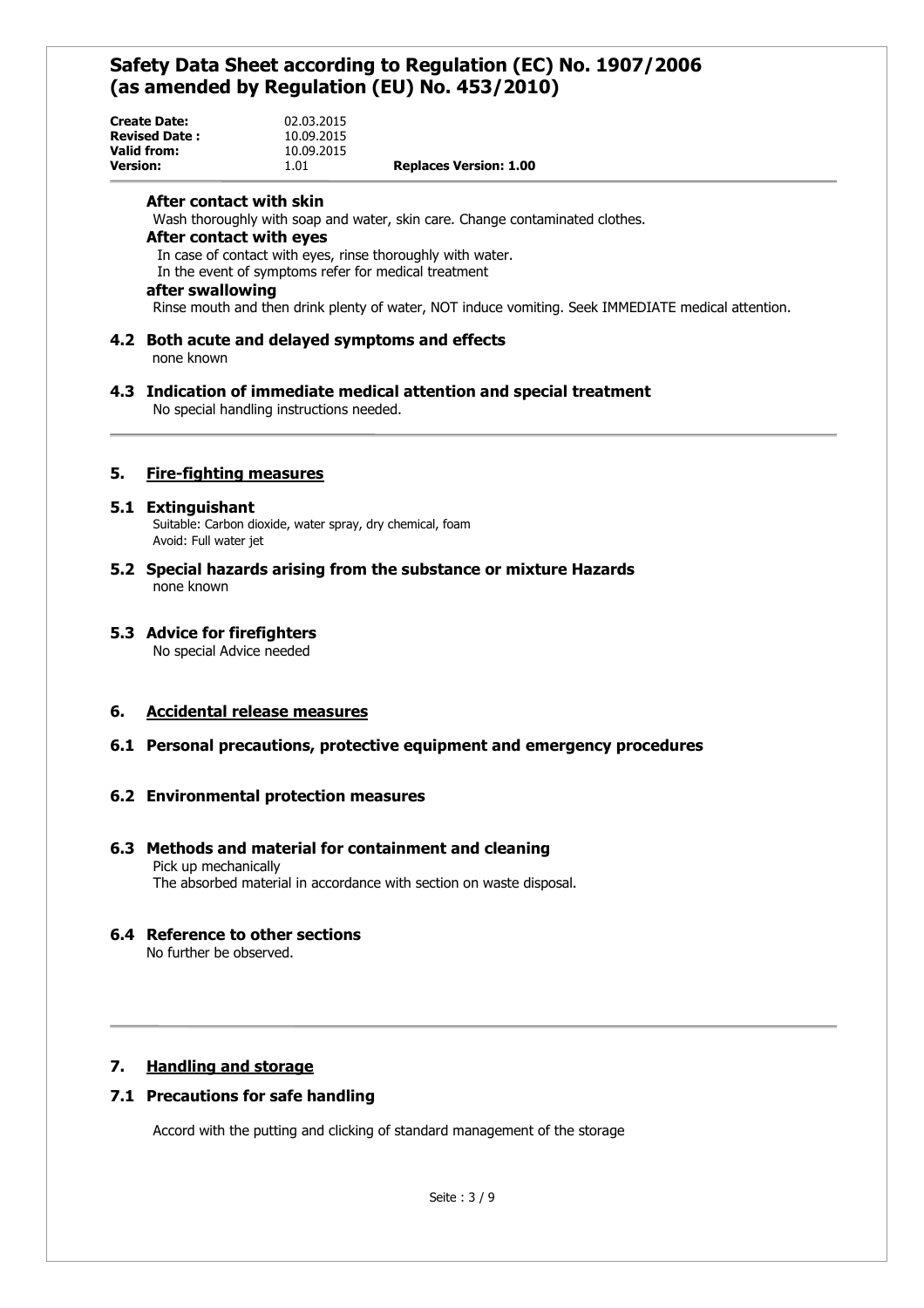| <b>Create Date:</b>  | 02.03.2015 |                               |
|----------------------|------------|-------------------------------|
| <b>Revised Date:</b> | 10.09.2015 |                               |
| Valid from:          | 10.09.2015 |                               |
| <b>Version:</b>      | 1.01       | <b>Replaces Version: 1.00</b> |

#### **7.2 Conditions for safe storage, including any incompatibilities**  Avoid High Temperature at place of storage

**Information on storage conditions** 

Ensure thorough ventilation of stores and work areas. Container after removal of product again immediately, because product takes up the humidity of the air. Avoid contact with eyes and skin contact.

# **7.3 Specific end use**

### **Industry and sector-specific guidelines**

There are to take measures against electrostatic charging and for good ventilation.

# **8. Limiting and monitoring exposure / personal protective equipment**

## **8.1 Control parameters**

# **8.1.1 Occupational exposure limits in the workplace and / or biological limit values Occupational Exposure Limits (OEL) Germany**

None

# **8.2 Limiting and monitoring exposure**

Technical measures and the selection of appropriate work processes have priority over the use personal protective equipment. The personal protective equipment varies depending on the amount and concentration set of hazardous substances in the workplace.

# **8.2.1 Appropriate engineering controls**

Ensure good ventilation of the work space and / or suction at the workplace. the floor should not have a floor drain. Provide workplace washing facilities. Eyewash or Provide eye wash bottle.

#### **8.2.2 Individual protection measures - personal protective equipment**

The personal protective equipment varies depending on the amount and concentration of hazardous substances at the Establish workplace. Recommendation dustproof protective clothing, apron or lab coat Wear. General protective and hygiene measures - see Section 7.1

#### **Eye / face protection**

Safety glasses with side-shields conforming to EN 166 - is recommended

#### **Skin Protection**

Handle with gloves. Preventive skin protection recommended.

## **Gloves**

Glove material: butyl rubber Layer thickness (mm): 0.5mm (Category III) Breakthrough time (min.): <480min (EN374)

#### **Body protection**

Not needed - Wearing a lab coat is recommended.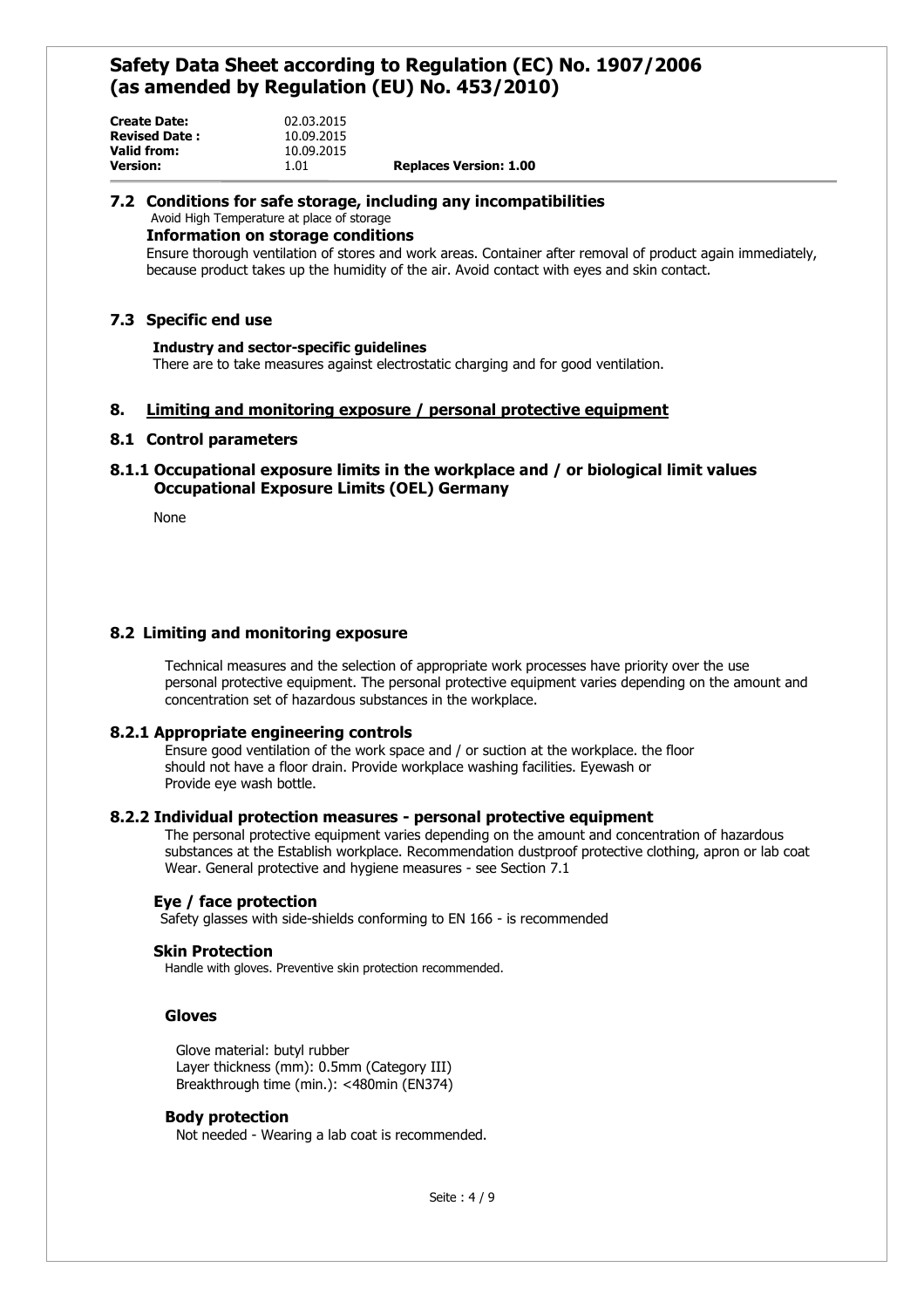| Create Date:   |  |
|----------------|--|
| Revised Date : |  |
| Valid from:    |  |
| Version:       |  |
|                |  |

**Version:** 1.01 **Replaces Version: 1.00**

#### **Respiratory Protection**

Not needed - no requirements.

**Create Date:** 02.03.2015 **Revised Date :** 10.09.2015 10.09.2015<br>1.01

## **Technical risks:**

Not needed - no requirements.

#### **8.2.3 Delimitation and monitoring of environmental exposure**

See Chapter 6 and 7

# **9. Physical and Chemical Properties**

#### **9.1 Information on basic physical and chemical properties Appearance**

| - Physical state:                 | Paste                                         |
|-----------------------------------|-----------------------------------------------|
| - Colour:                         | Grav                                          |
| odor:                             | Slight odor                                   |
| <b>Odor threshold:</b>            | not applicable                                |
| pH:                               | $7.0 - 7.3$                                   |
| Melting point / freezing point:   | not determined                                |
| Initial boiling point and boiling | not determined                                |
| range:                            |                                               |
| Flash point:                      | not determined                                |
| <b>Evaporation rate:</b>          | $<$ 1 (Synthetic paraffin), (Butyl Acetate=1) |
| Flammability (solid, gaseous):    | not determined                                |
| Upper / lower flammability or     | not applicable                                |
| explosive limits:                 |                                               |
| Vapor pressure:                   | Neglibile at (25 degrees C)                   |
| <b>Vapor density:</b>             | >1 (Synthetic paraffin)                       |
| relative density:                 | 3.7                                           |
| Solubility (ies):                 | not applicable                                |
| <b>Partition coefficient:</b>     | not applicable                                |
| n-octanol / water:                | not determined                                |
| <b>Auto-ignition temperature:</b> | not applicable                                |
| <b>Decomposition temperature:</b> | not determined                                |
| <b>Viscosity:</b>                 | 130-170 Pas                                   |
| <b>Explosive properties:</b>      | not applicable                                |
| <b>Oxidising properties:</b>      | not applicable                                |

#### **9.2 other Information**

None

#### **10. Stability and reactivity**

Stable under ambient conditions. Product is stable: hazardous polymerization will not occur

# **10.1Reactivity**

When properly used, not known.

## **10.2Chemical Stability**

The product is stable under normal conditions.

# **10.3Possibility of hazardous reactions**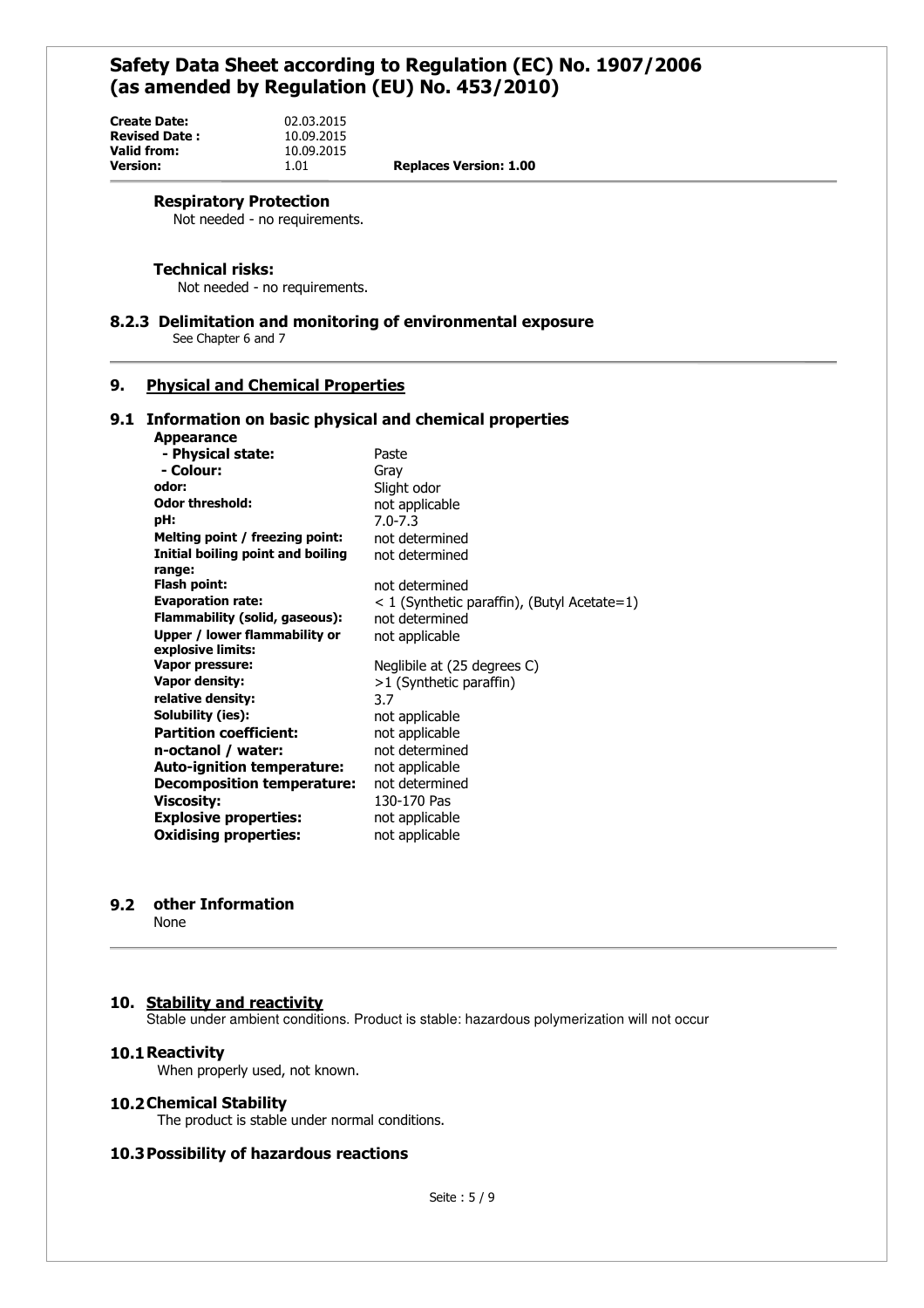| <b>Create Date:</b>  | 02.03.2015 |                               |
|----------------------|------------|-------------------------------|
| <b>Revised Date:</b> | 10.09.2015 |                               |
| Valid from:          | 10.09.2015 |                               |
| <b>Version:</b>      | 1.01       | <b>Replaces Version: 1.00</b> |

When the product is heated above decomposition temperature toxic vapors is possible.

#### **10.4Conditions to avoid**

Burning oft he the direct fire source

#### **10.5Incompatible materials**

not determined

#### **10.6Hazardous decomposition products**

No known dangerous decomposition products.

# **11. Toxicological information**

## **11.1 Information on toxicological effects**

**acute toxicity**  Not available, according to calculation method of the Preparations Directive. **Skin corrosion / irritation to the skin**  not determined **serious eye damage / eye irritation**  not determined **Respiratory sensitization / skin**  not determined **Germ cell mutagenicity**  not determined **Carcinogenicity**  not determined **reproductive toxicity**  not determined **specific target organ toxicity after single exposure**  not determined **specific target organ toxicity after repeated exposure**  not determined **Aspiration**  not determined

# **12. Ecological information**

#### **12.1Ecotoxicity**

None

## **12.2Persistence and degradability**

None

## **12.3Bioaccumulative**

not determined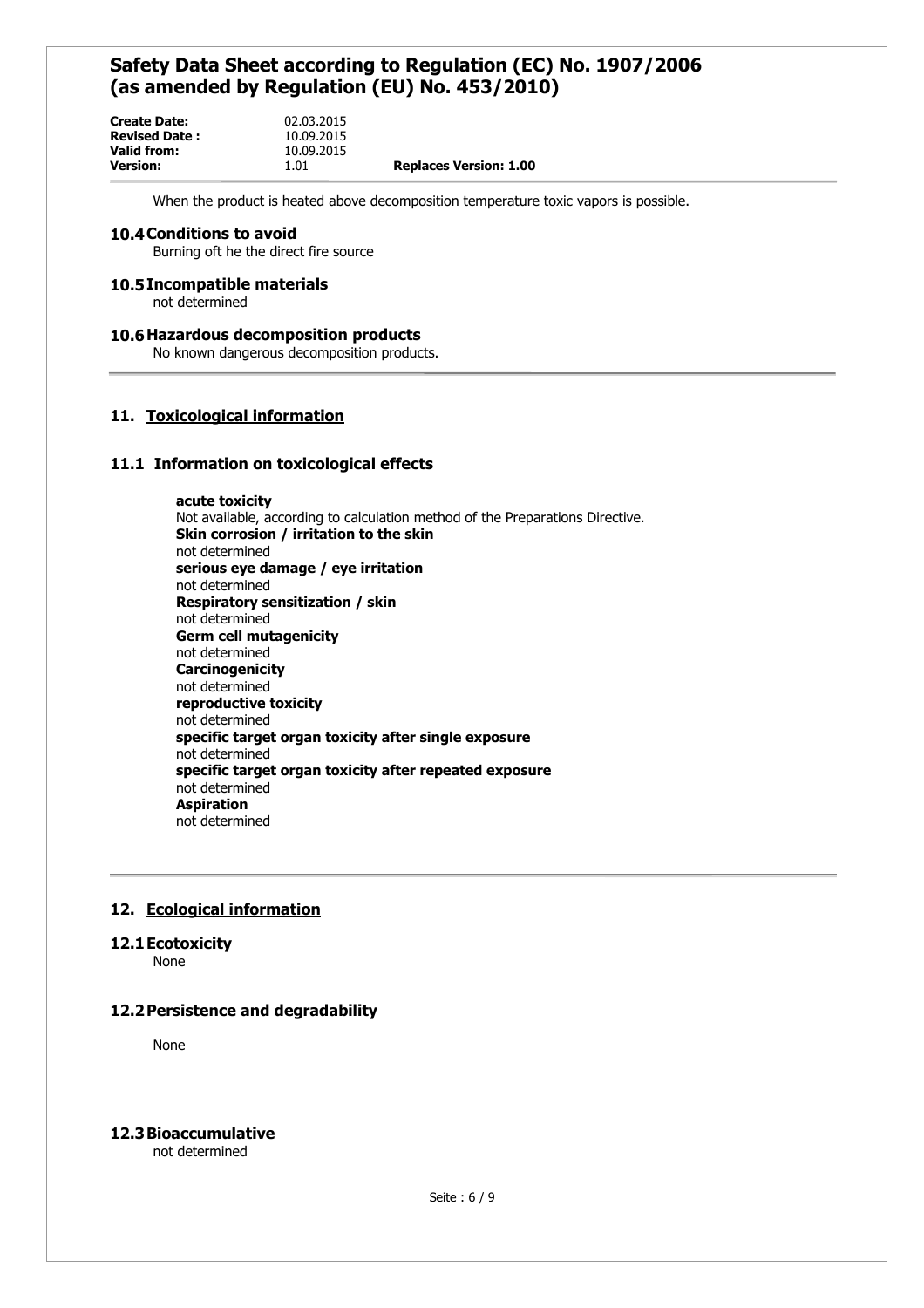| 02.03.2015 |                               |
|------------|-------------------------------|
| 10.09.2015 |                               |
| 10.09.2015 |                               |
| 1.01       | <b>Replaces Version: 1.00</b> |
|            |                               |

# **12.4Mobility in soil**

not determined

#### **12.5Results of PBT and vPvB assessment**

not determined

# **12.6Other adverse effects**

Absorbable organic bound halogens (AOX): The product contains no organically-bound halogen.

#### **Additional information:**

Other ecotoxicological advice: The product was not tested. The statement has been derived from the properties of the individual components. Prevent product from entering untreated into natural waters.

# **13. Disposal**

#### **13.1Waste treatment methods**

The industry that retrieves raw materials person of silicon retrieves the waste material , there are regular recovery prices.

## **Treatment of contaminated packaging**

 Non-contaminated packaging may be recycled Are fed Performs.

# **Waste code according to the Waste Catalogue (EWC)**

070708 \* Other still bottoms and reaction residues 150102 \* plastic packaging

## **Special precautions**

Contact with biological waste should be avoided.

#### **Relevant EU or other regulations**

no application

# **14. Transport information**

Not Restricted under IATA RERULATION

# **14.1UN-Number**

None needed

## **14.2 UN proper shipping name**

**ADR / RID**

Not needed

## **IMDG-Code / ICAO-TI / IATA-DGR**  Not needed

# **14.3Transport hazard class**

none

# **14.4Packaging group**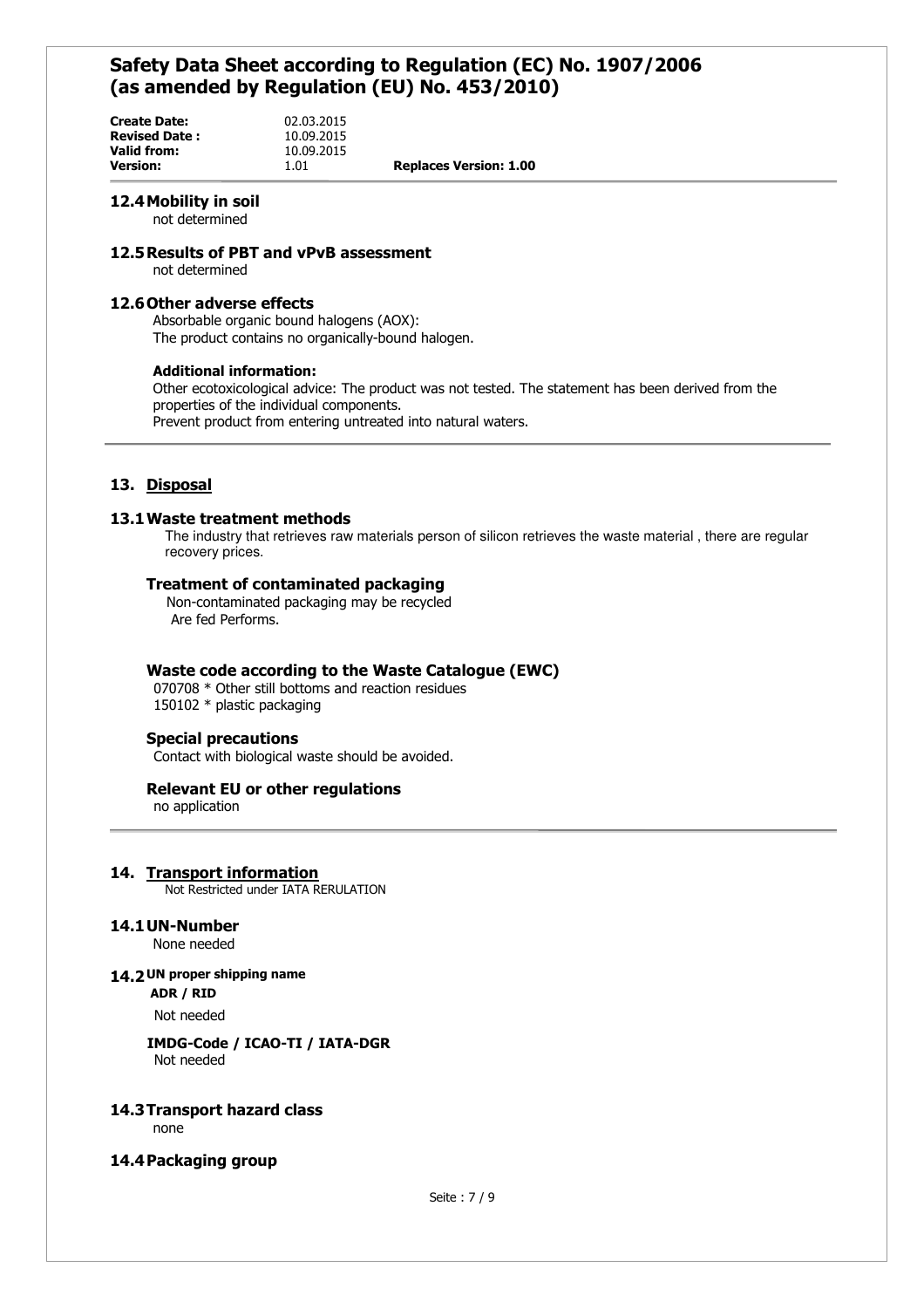| <b>Create Date:</b>  | 02.03.2015 |                               |
|----------------------|------------|-------------------------------|
| <b>Revised Date:</b> | 10.09.2015 |                               |
| Valid from:          | 10.09.2015 |                               |
| <b>Version:</b>      | 1.01       | <b>Replaces Version: 1.00</b> |
|                      |            |                               |

III

# **14.5environmental hazards**

Labelling not required for containers smaller 5kg / 5L **Indicator environmentally hazardous substances**  ADR/RID / IMDG-Code / ICAO-TI / IATA-DGR:  $\Box$  Yes /  $\Box$  No Marine Pollutant:  $\Box$  yes /  $\Box$  no

# **14.6Special precautions for user**

See Chapter 6-8

# **14.7Transport in bulk according to Annex II of MARPOL 73/78 and the IBC Code**

Delivery takes place only in compliance with traffic laws and appropriate packaging. Possible national deviations in other countries are not considered.

# **15. Legislation**

# **15.1Safety, health and environmental regulations / legislation specific for the substance or mixture**

# **EU legislation as**

 **Regulation (EC) No 2037/2000 (substances that deplete the ozone layer):** Not applicable

 **Regulation (EC) No 850/2004 (Persistent Organic Pollutants):** Not applicable **Regulation (EC) No 689/2008 (export and import of dangerous chemicals).:**

Not applicable

 **Regulation (EC) No 648/2004 (the Detergents).:**  Not applicable

 **Restrictions under Title VIII of Regulation (EC) 1907/2006:**  None Available

#### **National regulations as**

#### **Water hazard class** Not applicable

#### **Solvent Ordinance (31 BlmSchV)** Not applicable

 **Störfallverordnung (12 BlmSchV)** Nicht anwendbar

 **Technical Instructions on Air Quality (TA Luft)** 5.2.5 Organic Substances

## **Other relevant provisions**

**Hazardous Substances Ordinance - Ordinance on Hazardous Materials 2010: Washing and Cleansing Agents Act WRMG;**